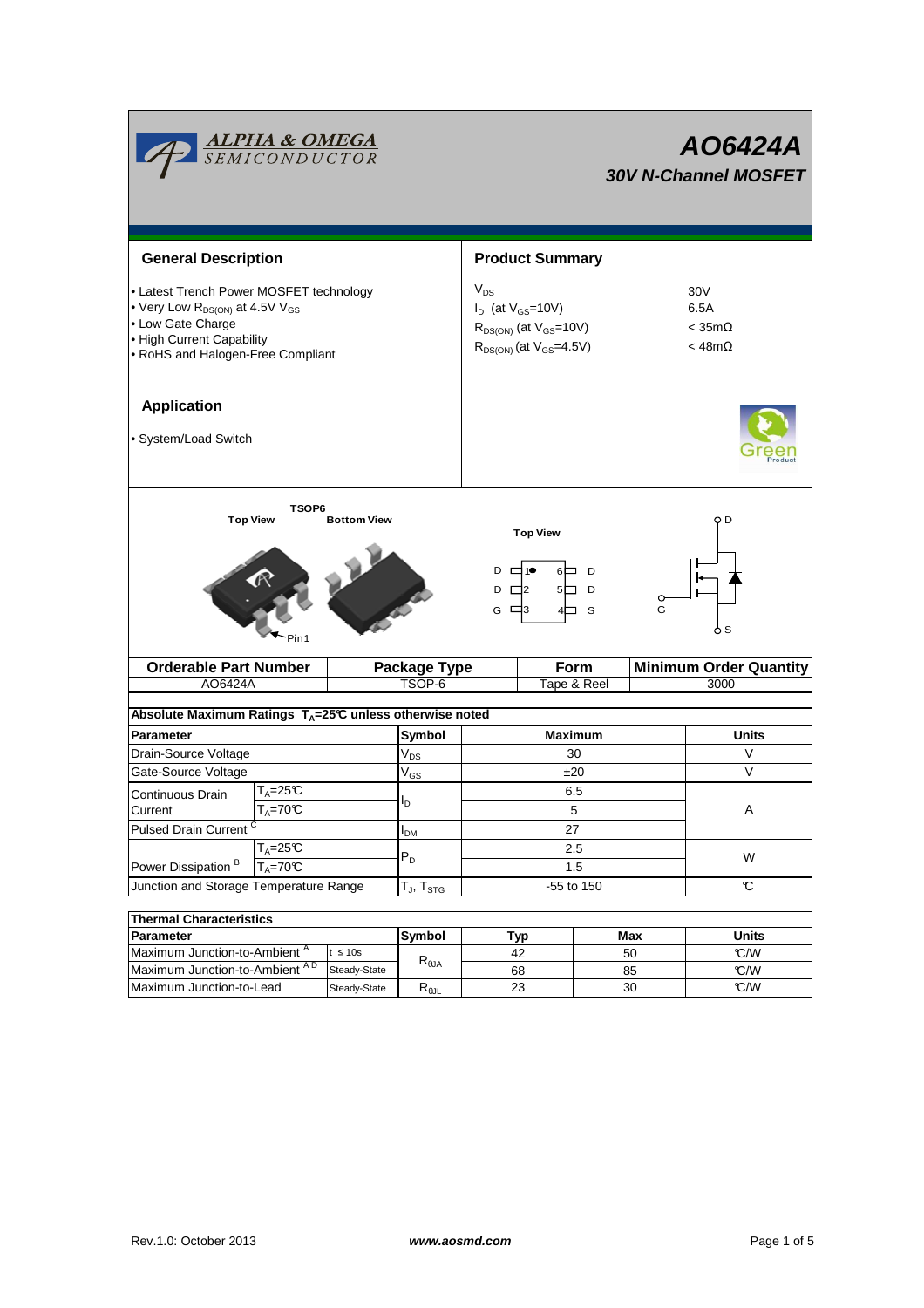

#### **Electrical Characteristics (TJ=25°C unless otherwise noted)**

| <b>Symbol</b>                          | Parameter<br><b>Conditions</b>                                       |                                                                     |                    | Min  | <b>Typ</b> | <b>Max</b> | <b>Units</b> |  |  |  |  |  |  |
|----------------------------------------|----------------------------------------------------------------------|---------------------------------------------------------------------|--------------------|------|------------|------------|--------------|--|--|--|--|--|--|
| <b>STATIC PARAMETERS</b>               |                                                                      |                                                                     |                    |      |            |            |              |  |  |  |  |  |  |
| <b>BV<sub>DSS</sub></b>                | Drain-Source Breakdown Voltage                                       | ID=250µA, VGS=0V                                                    |                    |      |            |            | $\vee$       |  |  |  |  |  |  |
| $I_{DSS}$                              |                                                                      | $V_{DS} = 30V$ , $V_{GS} = 0V$<br>$T_{J} = 55^{\circ}C$             |                    |      |            | 1          | μA           |  |  |  |  |  |  |
|                                        | Zero Gate Voltage Drain Current                                      |                                                                     |                    |      |            | 5          |              |  |  |  |  |  |  |
| $I_{GSS}$                              | Gate-Body leakage current                                            | $V_{DS} = 0V$ , $V_{GS} = \pm 20V$                                  |                    |      |            | ±100       | nA           |  |  |  |  |  |  |
| $\mathsf{V}_{\mathsf{GS(th)}}$         | Gate Threshold Voltage                                               | $V_{DS} = V_{GS}$ , $I_D = 250 \mu A$                               | 1.2                | 1.8  | 2.4        | V          |              |  |  |  |  |  |  |
| $R_{DS(ON)}$                           |                                                                      | $V_{GS}$ =10V, $I_{D}$ =5A                                          |                    |      | 29         | 35         | mΩ           |  |  |  |  |  |  |
|                                        | Static Drain-Source On-Resistance                                    |                                                                     | $T_{\rm J}$ =125°C |      | 44         | 53         |              |  |  |  |  |  |  |
|                                        |                                                                      | $V_{GS}$ =4.5V, $I_D$ =4A                                           |                    |      | 38         | 48         | $m\Omega$    |  |  |  |  |  |  |
| $g_{FS}$                               | <b>Forward Transconductance</b>                                      | $V_{DS}$ =5V, $I_D$ =5A                                             |                    |      |            |            | S            |  |  |  |  |  |  |
| $V_{SD}$                               | Diode Forward Voltage<br>$IS=1A, VGS=0V$                             |                                                                     |                    |      | 0.76       | 1          | V            |  |  |  |  |  |  |
| $I_{\rm S}$                            | Maximum Body-Diode Continuous Current                                |                                                                     |                    | 3    | A          |            |              |  |  |  |  |  |  |
|                                        | <b>DYNAMIC PARAMETERS</b>                                            |                                                                     |                    |      |            |            |              |  |  |  |  |  |  |
| $C_{\hbox{\tiny ISS}}$                 | Input Capacitance                                                    |                                                                     |                    |      | 270        |            | pF           |  |  |  |  |  |  |
| $\mathbf{C}_{\text{oss}}$              | <b>Output Capacitance</b>                                            | $V_{GS}$ =0V, $V_{DS}$ =15V, f=1MHz                                 |                    | 50   |            | рF         |              |  |  |  |  |  |  |
| $\mathbf{C}_{\text{rss}}$              | Reverse Transfer Capacitance                                         |                                                                     |                    | 35   |            | pF         |              |  |  |  |  |  |  |
| $R_{g}$                                | $f = 1$ MHz<br>Gate resistance                                       |                                                                     |                    |      | 2.8        | 4.2        | Ω            |  |  |  |  |  |  |
|                                        | <b>SWITCHING PARAMETERS</b>                                          |                                                                     |                    |      |            |            |              |  |  |  |  |  |  |
| $Q_q(10V)$                             | <b>Total Gate Charge</b>                                             | $V_{\text{GS}} = 10V$ , $V_{\text{DS}} = 15V$ , $I_{\text{D}} = 5A$ |                    |      | 6.3        | 12         | nC           |  |  |  |  |  |  |
| $Q_g(4.5V)$                            | <b>Total Gate Charge</b>                                             |                                                                     |                    |      | 3.2        | 8          | nC           |  |  |  |  |  |  |
| $Q_{gs}$                               | Gate Source Charge                                                   |                                                                     |                    |      | 0.65       |            | nC           |  |  |  |  |  |  |
| $\mathsf{Q}_{\underline{\mathsf{gd}}}$ | Gate Drain Charge                                                    |                                                                     |                    |      | 1.75       |            | nC           |  |  |  |  |  |  |
| $t_{D(on)}$                            | Turn-On DelayTime                                                    | $V_{cs}$ =10V, $V_{ns}$ =15V, R <sub>1</sub> =3 $\Omega$ ,          |                    |      | 3          |            | ns           |  |  |  |  |  |  |
| $\mathfrak{t}_{\mathsf{r}}$            | Turn-On Rise Time                                                    |                                                                     |                    |      | 2.5        |            | ns           |  |  |  |  |  |  |
| $t_{D(off)}$                           | Turn-Off DelayTime                                                   | $R_{\text{GEN}} = 3\Omega$                                          |                    | 17.5 |            | ns         |              |  |  |  |  |  |  |
| $\mathbf{t}_\text{f}$                  | <b>Turn-Off Fall Time</b>                                            |                                                                     |                    | 2.5  |            | ns         |              |  |  |  |  |  |  |
| $t_{rr}$                               | $I_F = 5A$ , dl/dt=100A/ $\mu$ s<br>Body Diode Reverse Recovery Time |                                                                     |                    |      | 10         |            | ns           |  |  |  |  |  |  |
| $Q_{rr}$                               | $I_F = 5A$ , dl/dt=100A/us<br>Body Diode Reverse Recovery Charge     |                                                                     |                    |      | 2.3        |            | nC           |  |  |  |  |  |  |

A. The value of  $R_{\theta JA}$  is measured with the device mounted on 1in<sup>2</sup> FR-4 board with 2oz. Copper, in a still air environment with T<sub>A</sub> =25°C. The value in any given application depends on the user's specific board design.

B. The power dissipation  ${\sf P}_{\sf D}$  is based on  ${\sf T}_{\sf J(MAX)}$ =150 $^\circ\,$  C, using  $\leqslant$  10s junction-to-ambient thermal resistance.

C. Repetitive rating, pulse width limited by junction temperature  $T_{J(MAX)}$ =150°C. Ratings are based on low frequency and duty cycles to keep

initialT $_{J}$ =25°C.

D. The R<sub>eJA</sub> is the sum of the thermal impedance from junction to lead R<sub>eJL</sub> and lead to ambient.<br>E. The static characteristics in Figures 1 to 6 are obtained using <300µs pulses, duty cycle 0.5% max.<br>F. These curves ar 2oz. Copper, assuming a maximum junction temperature of  $T_{J(MAX)}$ =150°C. The SOA curve provides a single pulse rating.

THIS PRODUCT HAS BEEN DESIGNED AND QUALIFIED FOR THE CONSUMER MARKET. APPLICATIONS OR USES AS CRITICAL COMPONENTS IN LIFE SUPPORT DEVICES OR SYSTEMS ARE NOT AUTHORIZED. AOS DOES NOT ASSUME ANY LIABILITY ARISING OUT OF SUCH APPLICATIONS OR USES OF ITS PRODUCTS. AOS RESERVES THE RIGHT TO IMPROVE PRODUCT DESIGN, FUNCTIONS AND RELIABILITY WITHOUT NOTICE.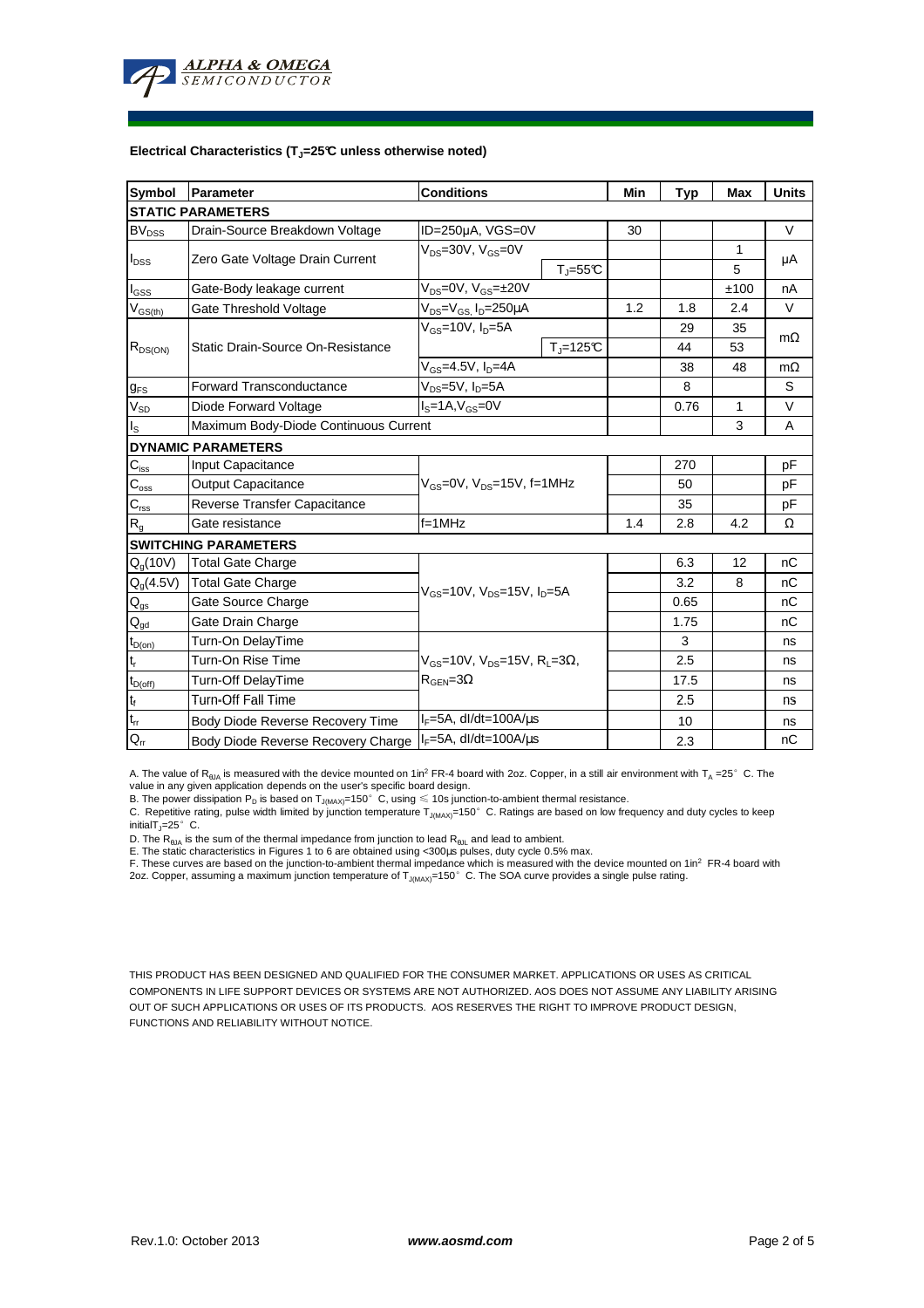**ALPHA & OMEGA SEMICONDUCTOR** 

### **TYPICAL ELECTRICAL AND THERMAL CHARACTERISTICS**

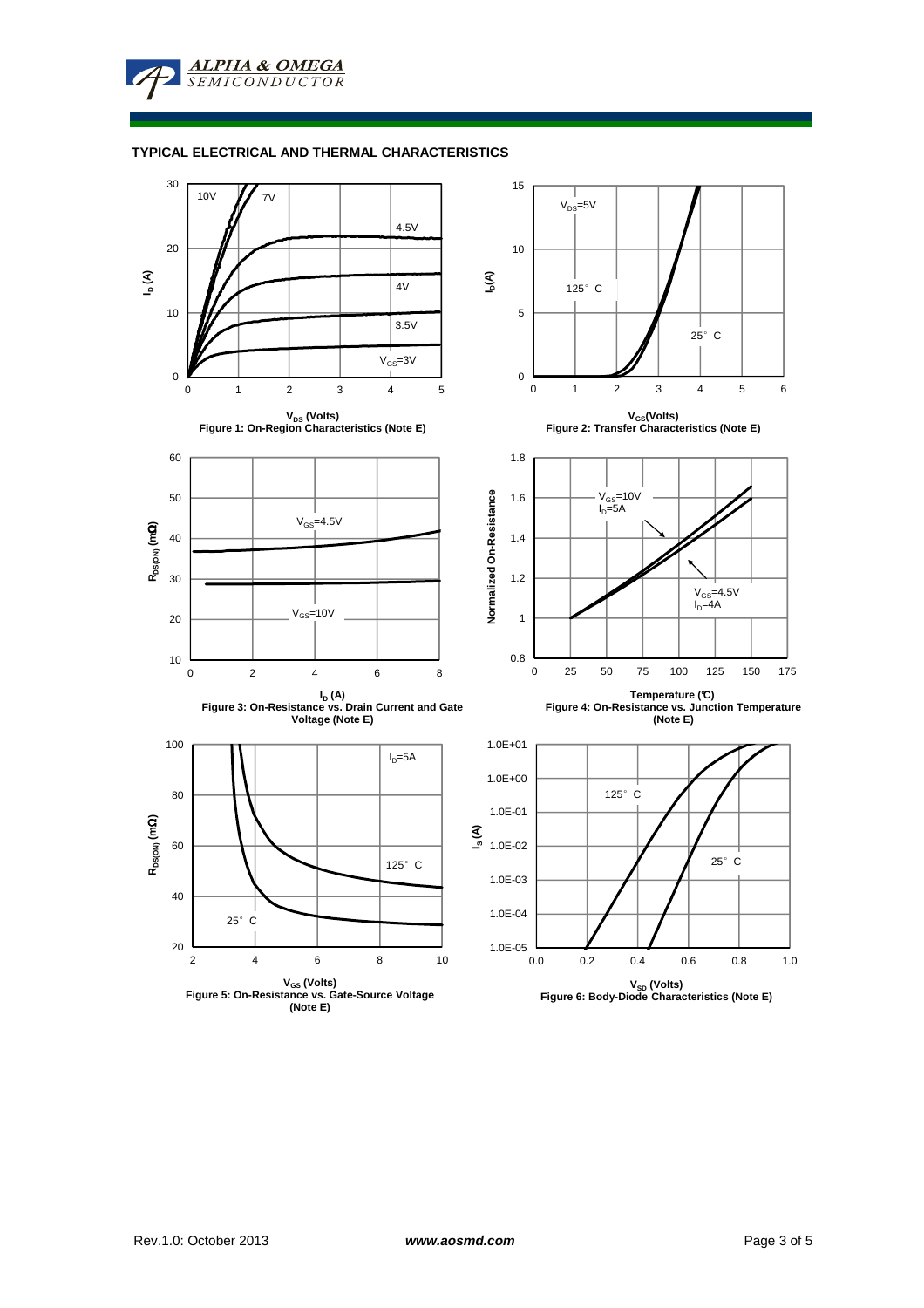

### **TYPICAL ELECTRICAL AND THERMAL CHARACTERISTICS**



**Pulse Width (s) Figure 11: Normalized Maximum Transient Thermal Impedance (Note F)**